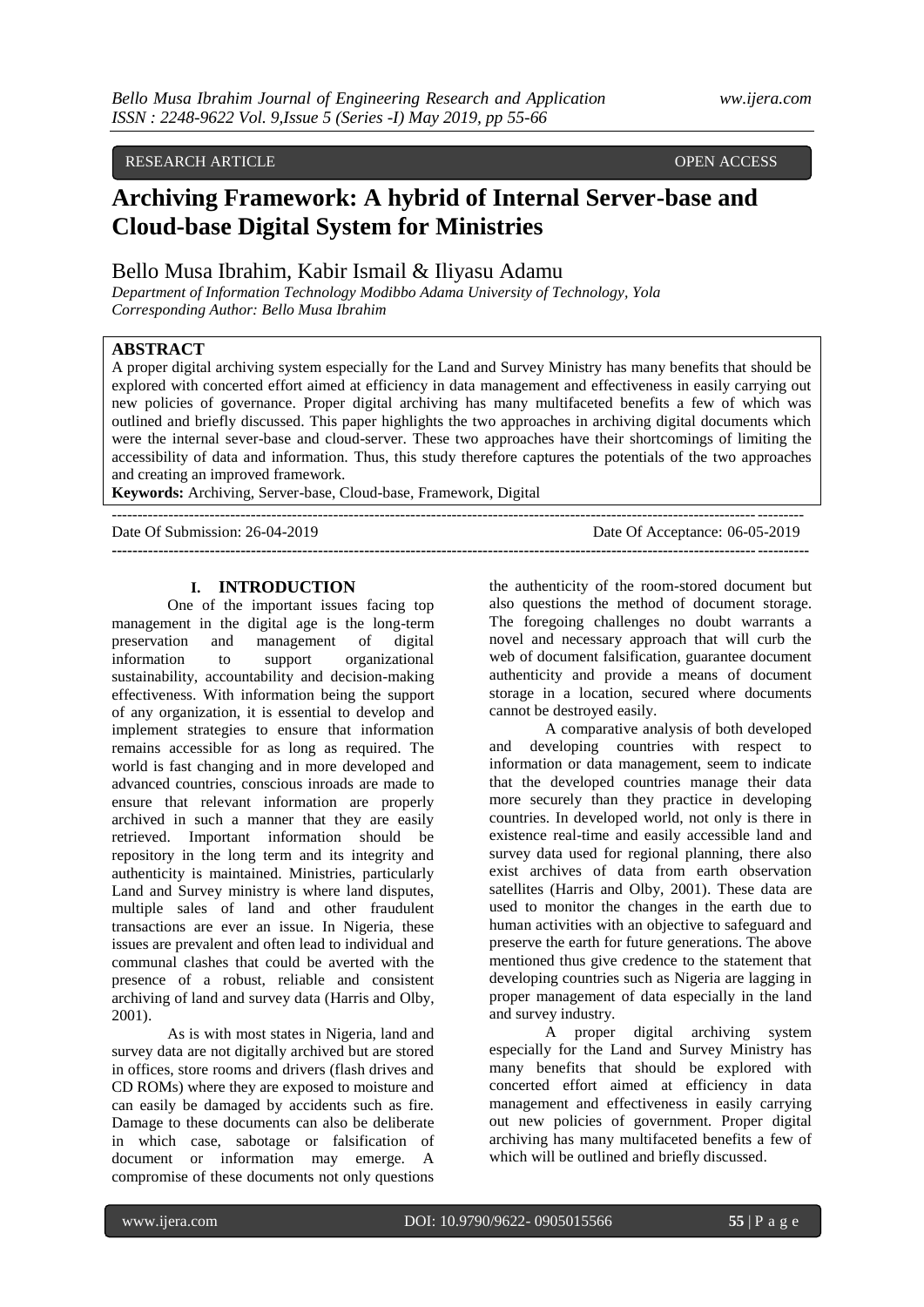The importance of land and survey data cannot be overemphasised as its benefits cuts across a wide spectrum of social lives and breathes freshness, order and stability into the society. Amongst other functions of Ministry of Land and survey according to Moore (2015) are; determining and verifying of boundaries of properties through land measurement or surveying techniques and equipment; Planning the development of lands; Conducting legal research of boundaries of properties with the aid of public records deed, legal record and maps; and Investigating easement or encroachment on boundaries of properties etc.

It can be inferred from these functions, that successful operation of a land survey ministry is hinged on how data is generated, research information and regional plans are properly documented, stored and properly curated. In addition, they should be easily accessible for intellectual or historical purpose for a long period of time yet maintaining their usefulness and authenticity.

With paper prints, it is actually possible to achieve these functions but not without the expensive cost of time, money and space and the grace of non-occurrence of uncertainties. These uncertainties include but not limited to burglaries, fire accidents, flooding and destruction of store houses containing these very significant documents. In the event of these uncertainties, these documents may most likely be lost and irretrievable especially when there are no other copies.

In the performance of task of the ministry, the search for a document in a store can be very laborious thus, consumes time, energy and money to locate the searched-for document. Performing this task repeatedly overtime can be frustrating especially when a particular staff is tasked with such responsibility. It is quite apparent that this pattern of documentation is bereft of efficiency and effectiveness and therefore demands a novel and more productive way of data documentation.

El-Rufai (2013) noted that the problem of land management in FCT was the total reliance on paper prints records. He further espoused that the reliance makes the records susceptible to manipulation and forgery that can give rise to unlawful possession of Certificates of Occupancy (C of O) and that 80% of applications for right of occupancy were left unattended to. This indeed necessitated the digitizing of land data resulting in stimulated efficiency and productivity of administration, documentation and planning in the FCT.

Caroline (2006) opined that designing digital archiving system are of two approaches; either internal server-based or cloud computing.

The internal database management system entails storing digitized archives on internal servers where information can be easily accessed from the server if the need arise. But its limitation is information is inaccessible outside the organization, so also if anything happens to the internal server there may not be strong backup to fall back on.

On the other hand, in cloud computing approach, digitized information and other resources is stored on the cloud. Users use the internet to access information, the drawback of such a system is everything comes to a halt the moment the network is down.

Users of any of these approaches therefore will not find such design as working as expected. Thus, there is need to design an improved system that will synergise the internal sever-base and the cloud computing system into a hybrid system. This is the focus of the study.

### **1.1 Archiving in Nigeria**

Ministries of Land and Survey are currently using a traditional method of archiving system. Important documents such as land deeds, Certificates of Occupancy, employees' records and other vital documents are stored in offices and stores. Filling cabinets and drawers are crammed with files and papers. With paper prints, activities are possible but not without the expensive expenses of time, money and space and the grace of nonoccurrence of uncertainties. These uncertainties include but not limited to burglaries, fire accidents, flooding and destruction of store houses containing these very significant documents. In the event of these uncertainties, these documents may most likely be lost and irretrievable especially when there are no other copies.

In the performance of the ministry, the search for a document in a store is observed to be a laborious thus, costing time, energy and money to locate the searched-for document. Performing this task repeatedly overtime is a tedious and frustrating experience especially when a particular staff is tasked with such responsibility repeatedly. It is quite apparent then and rightly so that this pattern of documentation is bereft of efficiency and effectiveness and therefore requires an improved productive way of data documentation. The approaches in digital archiving are the internal sever-base and cloud-server. These two approaches have their shortcomings of limiting the accessibility of data and information. In internal server-base digital archiving, information is only accessible from systems connected to the server. In cloudbased system, information is only accessible with the help of the internet.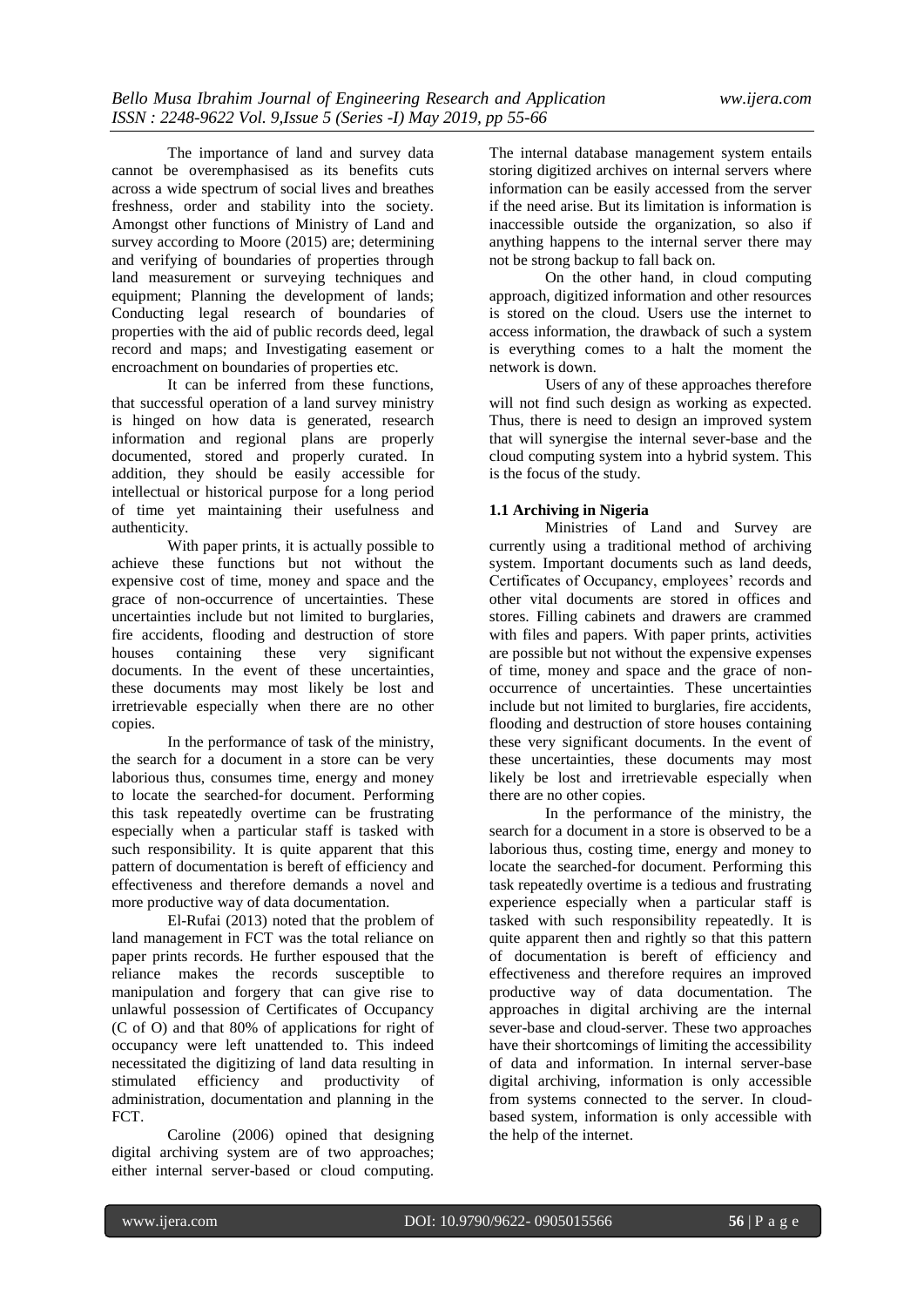Thus, this framework of digital archiving combines the potentials of both the internal-server and cloudbase.

### **1.2 Digital Archiving and its Challenges over the Years**

Digital archiving can be said to be a longterm storage, preservation and access to information that is primarily created and disseminated in an electronic form or that has the digital version as the primary archive (Hodge, 2000). A digitally archived data is a logical object stored in a physical medium (Steenbakkers, 2005).The task to guarantee continued access to digitally stored data indefinitely into the future has been the challenge of archivist since the digital age. The reason for this is not difficult to see. Digital technology, both hardware and software, is fast growing at an ever-increasing pace. Steenbakkers(2005) wrote that in the 1960's alone, more than 200 digital storage formats have been deployed yet none lasted more than 10 years. This implies that Archivists at the time needed to keep pace with the development so that stored data would not go into obsolescence. To do this required that they had software and hardware with state-ofthe-art functionality for accessing and reading digitally stored information. This requirement compelled the need for a consistent or harmonious methodology globally. The treat to digital information was viewed as two fold (Steenbakkers, 2005). Firstly, the physical carrier will deteriorate in that the technology with which the information is stored is more likely to become obsolete in the fullness of time. Secondly, that the digital information contained in the digital object cannot be interpreted, displayed nor used as the necessary functionality to perform these operations will no longer be available with respect to time and development of digital technology. Thus, even with the preservation of the digital information (bitstream) of the digital object, with the passage of time there will be no functional hardware and software to interpret, display and used it(Steenbakkers, 2005).

These threats were recognised by(Rothenberg, 1995) who in his work identified few very important digital information that were nearly lost such as the 1960 U.S. Census data and Department of Health and Human services data which were stored on tapes that became obsolete faster than expected. The ability to prevent these threats thus implies successful preservation of digital information otherwise all digitally archived resources would be lost and paper print would be the preferred option. As a result, various solutions were proposed to ensure permanent access to digitally archived data. These methods include

migration or conversion, normalisation and emulation and the selection of which method to adopt is dependent on the nature (format) of the digitally archived data or the intended use (processing or viewing) of the information by the user. These techniques were chiefly adopted to mitigate obsolescence of digitally archived information.

- i. Migration or Conversion: This method makes changes to the original data stored in the archive. The change could be as worse as a total loss of the sored data.
- ii. Normalisation: This method involves the conversion of the stored data to a predetermined format. This is a prerequisite before being archived and implies that some loss of information can be accommodated.
- iii. Emulation: This technique essentially tries to preserve the authenticity of an archived data through the use of emulators. Emulators are programs that mimic the behaviour of a hardware. The use of emulators was proposed as a more suitable technique to prevent obsolescence as other techniques had flaws that mostly led to changes or total loss of stored information(Rothenberg, 1995).

A combination of emulation and controlled migration for optimum results was developed by Universal Virtual Computer and used by KoninklijkeBibliotheec (KB)- (is the national library of the Netherlands founded in 1798 and located in the Hague)and IBM - International Business Machines - incorporated on June 16, 1911 as Computing-Tabulating-Recording Company. However, its origins can be traced back to late 1880"s through the invention of the first dial recorder by Dr. Alexander Dey(IBM Corporation) for the purpose of providing permanent archiving solutions (Steenbakkers, 2005). These methods usually carry huge operational cost thereby necessitating the selection of essential materials to be preserved (Haynes, Streatfield, Jowett, and Blake, 1997). This raises the question- what qualifies a material to be worth preserving and who should be responsible for preserving it?

## **1.3 Digital Archiving in the Cloud**

There are in existence various means of data storage nowadays. Digital data can be stored on computers and with the growth of the size of the data, larger internal storage in form of larger hard drives can be an option. For external storage, Compact Discs (CD) is a more traditional option. However, there comes the challenge when acquired digital data for an organisation or even on a personal ground is too large that new information cannot be stored. In this case, the capacity of the storage has been exhausted and deleting of old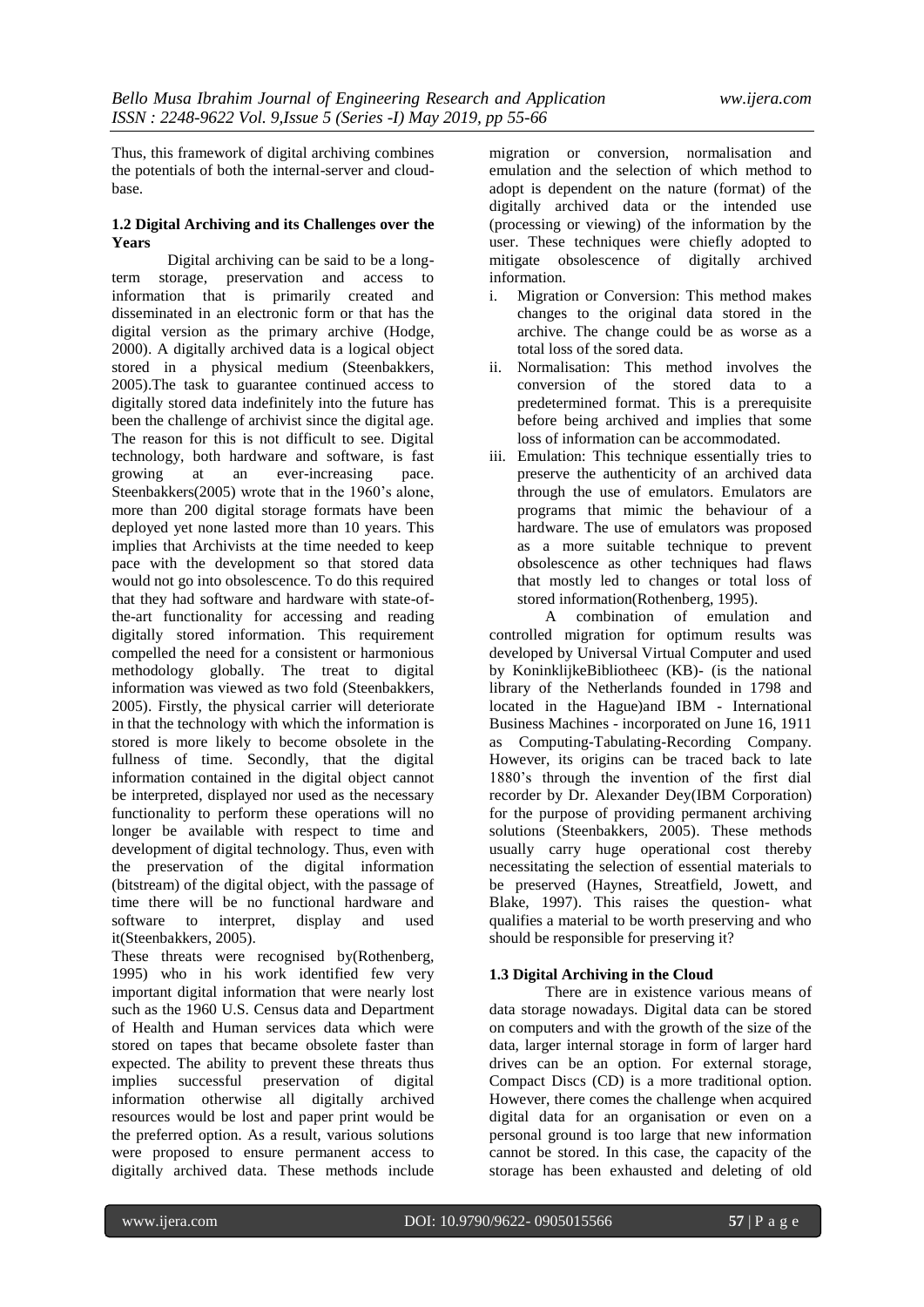folders may be the chosen option. The growing demand for storage space for the ever-increasing digital data has thus led to the choice of storing data in the "cloud". Migration to the cloud storage is growing trend and many organization will move to Cloud archiving solutions (Hewlett Packard, 2014).

Cloud storage essentially means saving of digital data in an off-site storage system maintained and managed by a third party. This means that instead of ones data to be stored locally, it is stored in a place accessible via the internet thus eliminating the need for a portable physical storage device. This technology allows for the stored data to be accessed by others but subject to the permission of the data owner (Strickland, 2015).

There are many third party companies that offer digital archiving solutions in the cloud. A few of them are HP information archiving (Hewlett-Packard, 2014), Google Docs, Yahoo and Gmails, YouTube, MySpace, Facebook, and Dropbox. Despite the advantages of cloud storage, there are two basic challenges-reliability and security. This has prompted the use of various means and levels of security to ensure that the integrity of cloudstored data is safe and secure. Encryption using complex algorithms, authentication and authorisation are practices to secure cloud-archived data.

#### **1.4 Internal Server systems**

This is a system were all digitized data is lodged. It manages and controls the flow of data and information within a limited location. Depending on the size of the archive needed, the storage capacity and numbers of HDDs can be regulated. They can all be connected to each other as a unified storage system and linked to servers and individual computers of a whole institution. This allows for quick access and backup, also for HDD stored on other locations. It's possible, and for some institutions enough, to have a 'bunch' of individual disks that needs to be maintained separately, but they all have to be individually connected to a server. To make this easier they can be put together in a so-called JBoD (Just a Bunch of Disks), which means that the individual disks are put together at one connection point. This can lead to slow access if several disks are activated at the same time, or if one disk fails, and there is no automatic backup of the data on that specific disk. So for larger collections and for safety reasons a RAID (Redundant Array of Independent Disks) which is Redundant Array of Independent Disks, originally Redundant Array of Inexpensive Disks, is a storage technology that combines multiple disk drive components into a logical unit. Data is distributed across the drives in one of several ways

called "RAID levels" is recommended. This is a system that brings together a number of hard disks to form one virtual hard disk (Troppens 2009). Data is distributed across the drives in one of several ways called "RAID levels", but the server sees it as one big disk. RAID systems are faster and more fault-tolerant than individual physical hard disks because if a HDD fails it can be exchanged without data being lost. The data can be reconstructed with the help of the other disks, because it is distributed and connected between the disks. How this is built up depends on the level of RAID.

There also exists a system called Massive Array of Idle Disks (MAID), a storage technology like RAID but with energy management. MAID turns the HDDs off to save energy as soon as the content on the disks is not in use. It has also been said that a MAID could increase the life expectancy of the HDDs, because they would not spin constantly. However, Google published an article in 2007 saying that the usage and higher temperature of a HDD does not seem to correlate with the disk failure rate, making this argument less reasonable (Pinheiro 2007). Most institutes go for a RAID setup, although there could be beneficial energy savings using a MAID system.

In terms of which RAID level is suitable for long-term storage, it is important to focus on the level that provides the highest fault tolerance and lowest risk of data loss, and then on its overall performance and speed (Troppens, 2009)

#### **II. RELATED WORK**

## **2.1 Land and Survey Data as a Document**

A paper document can be easily identified because it is on paper. A digital document deals with a technological medium but cannot be simply defined. This difficulty is probably linked to what a document really constitutes. The definition of the "what a document is" has been debated for over centuries. The increased number of scientific and technical literatures published in the  $19<sup>th</sup>$  century, led to the need for new technique to effectively manage the emergence of these copious amount of documents. In other words, techniques were sought on how to efficiently and reliably collect, preserve, organise, describe, retrieve, reproduce and disseminate documents. This technique was called "bibliography". However, "documentation" was adopted as a replacement for the name in the late  $20<sup>th</sup>$  century in Europe. Although with printed texts this technique worked, it was not sufficient for signifying objects since documentation does not constitute texts alone (Buckland, 1997).

Paul (1934) wrote that Graphic and written records represent ideas or of objects but objects can be regarded as documents if one is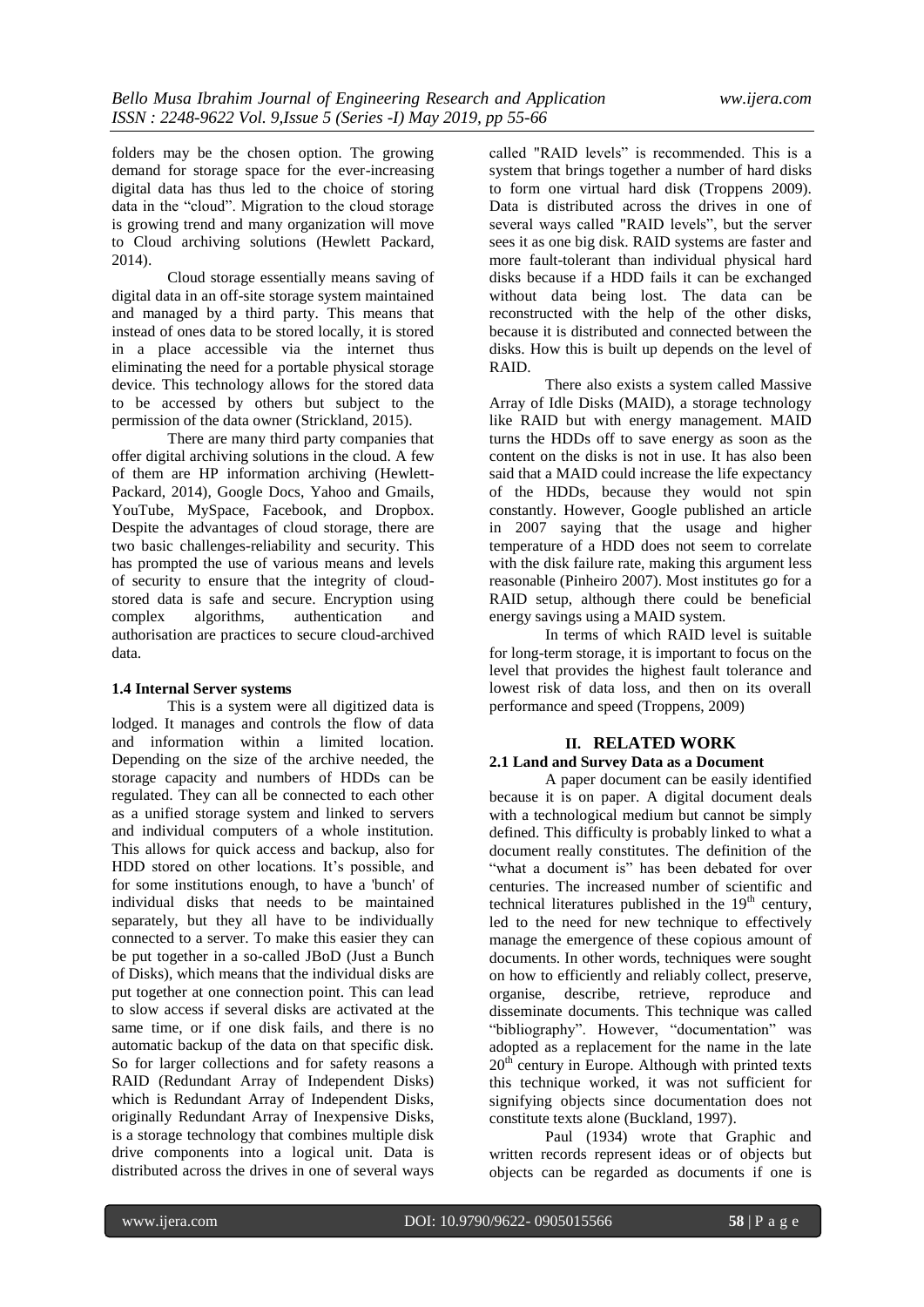informed by observing them (Buckland, 1997). Thus a document is defined by the function it performs. Any physical or symbolic sign, preserved or recorded, intended to reconstruct, or to demonstrate a physical or conceptual phenomenon is a document. This implies that a tree in the forest is not a document but a photograph of it would be; an artefact is not a document but one exhibited in a museum is. In the same line of thought, land data archived for information and planning purposes is a document whether digital or printed on paper.

## **2.2 Benefits of Digital Archiving of land and Survey Data**

The digitizing of land and survey data would require that most of the ministry's data are created, stored and managed digitally. This implies that where possible, paper records are digitised such that new paper prints and files are not created. Most information now created are often created in digital form and may amount to wasteful spending to convert them to paper print to be stored in file and stacked in a store room. Dwelling on paper prints in these times is increasingly unrealistic and by extension suppresses innovation. It is thus beneficial to digitise and digitally archive land and survey data. A few benefits of digital archiving of land and survey data are listed below.

- a. It provides a reliable database required for Urban and Rural planning and engenders improved information sharing across the ministry and between other ministries.
- b. It improves operations and faster access to and retrieval of information.
- c. It guarantees the significant reduction of time spent by staff to search for document thus freeing up time for staff to perform core functions (National Archives of Australia).
- d. It can function as anup-to-date database for planned routing by any engineering enterprise (public and/or private) of utilities across inter and intra regions.
- e. It can provide data required for preparation of Title Deeds Plan (TDP) with quicker access to the right information.
- f. A veritable tool for the efficient and effective document control to prevent encroachment with accuracy and transparency in the shortest possible time.
- g. To preserve the authenticity of land and survey data beyond uncertainties as defined in the "statement of the problem" section above.
- h. To facilitate and make less laborious legal research documentation of public records, deeds, legal records and maps and thus better service delivery.
- i. It will enhance the performance of the ministry by making it responsive to changes and take

advantage of new technologies (National Archives of Australia).

- j. It provides cost savings as creation, storage, retrieval and handling of paper print is reduced. The cost of stationeries such as paper, file jackets, labels, and printer cartridges is reduced (National Archives of Australia).
- k. It ultimately preserves the archived data for public good even if the public may not shoulder the cost of preservation (Lavoie and Dempsey, 2004).

## **2.3 Standards for a digital archive**

Gatenby (2006) viewed that a successful digital archive requires an integrated framework of policy and standards to underpin its operations and support whatever technology options are adopted. A range of standards have emerged in recent years that provide guidance on the essential elements and functionality of a digital archive. Two key standards include:

- i. Open archival information system(Reference model): The Open Archival Information System (OAIS) reference model is a conceptual model that outlines how digital objects can be prepared, submitted to an archive, stored, managed and maintained for long periods, and retrieved as needed, although it does not prescribe any technical approach to preservation.
- ii. Trustworthy Repositories Audit and Certification (Criteria Checklist): The Trusted Repositories Audit and Certification (TRAC) framework provides tools for the audit, assessment, and potential certification of digital archives, establishes the documentation required for audit, delineates a process for certification, and establishes appropriate methodologies for determining the soundness and sustainability of digital archives. It is widely recognized as a defacto standard within the digital preservation community and work is currently underway to transform this framework into a formal international standard.

#### **2.4 Reference Model for an OAIS**

The purpose of this section is to define the Reference Model for OAIS. An OAIS is an Archive, which consist of an organization, which may be part of a larger organization, of people and systems that has accepted the responsibility to preserve information and make it available for a Designated Community. It meets a set of such responsibilities that allows an OAIS Archive to be distinguished from other uses of the term "archive". The information being maintained has been deemed to need long term preservation, even if the OAIS itself is not permanent. Long term is long enough to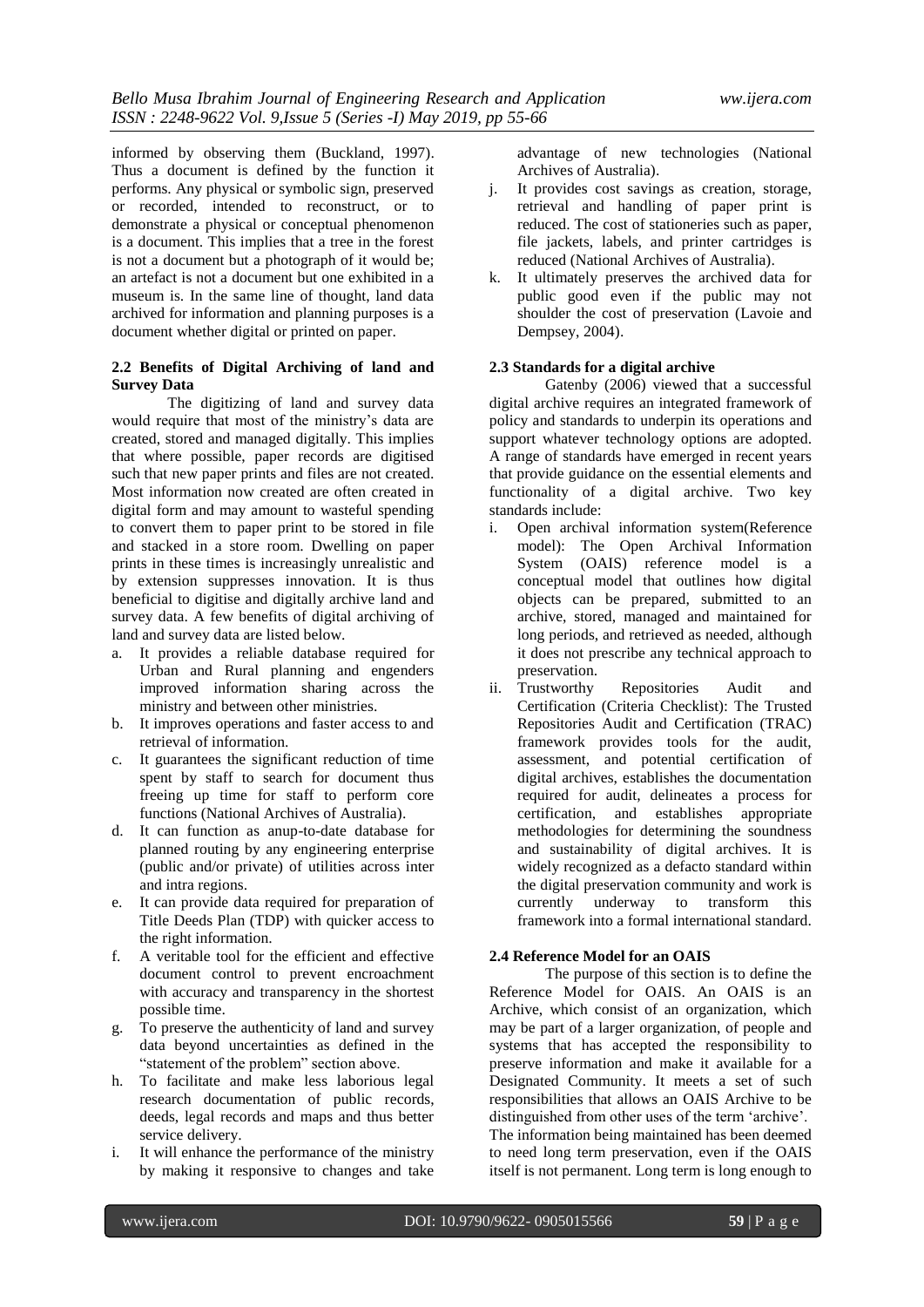be concerned with the impacts of changing technologies, including support for new media and data formats, or with a changing user community. Long term may extend indefinitely. In this reference model there is a particular focus on digital information, both as the primary forms of information held and as supporting information for both digitally and physically archived materials (Alex, 2006).

Therefore, the model accommodates information that is inherently non-digital (e.g., a physical sample). This reference model:

- i. provides a framework for the understanding and increased awareness of archival concepts needed for long term digital information preservation and access;
- ii. provides the concepts needed by non-archival organizations to be effective participants in the preservation process;
- iii. provides a framework, including terminology and concepts, for describing and comparing architectures and operations of existing and future Archives;
- iv. provides a framework for describing and comparing different Long term

Preservation strategies and techniques;

- v. provides a basis for comparing the data models of digital information preserved by Archives and for discussing how data models and the underlying information may change over time;
- vi. provides a framework that may be expanded by other efforts to cover Long term
- Preservation of information that is NOT in digital form (e.g., physical media and physical samples);
- vii. expands consensus on the elements and processes for Long term digital information preservation and access, and promotes a larger market which vendors can support;
- viii. guides the identification and production of OAIS-related standards.

Alex (2006) opines that the reference model addresses a full range of archival information preservation functions including ingest, archival storage, data management, access, and dissemination. It also addresses the migration of digital information to new media and forms, the data models used to represent the information, the role of software in information preservation, and the exchange of digital information among Archives. It identifies both internal and external interfaces to the Archive functions, and it identifies a number of high-level services at these interfaces. It provides various illustrative examples and some 'best practice' recommendations. It defines a minimal set of responsibilities for an Archive to be called an OAIS, and it also defines a maximal

Archive to provide a broad set of useful terms and concepts.

The OAIS model may be applicable to any Archive. It is specifically applicable to organizations with the responsibility of making information available for the long term. This includes organizations with other responsibilities, such as processing and distribution in response to programmatic needs.

This model is also of interest to those organizations and individuals who create information that may need Long term Preservation and those that may need to acquire information from such Archives.

The model, including the functional and information modelling concepts, is relevant to the comparison and design of facilities which hold information, on a temporary basis, for two reasons:

- i. When taking into consideration the rapid pace of technology changes or possible changes in a Designated Community, there is the likelihood that facilities, thought to be holding information on a temporary basis, will in fact find that some or much of their information holdings will need Long term Preservation attention.
- ii. Although some facilities holding information may themselves be temporary, some or all of their information may need to be preserved indefinitely. Such facilities need to be active participants in the Long term Preservation effort.

Standards developers are expected to use this model as a basis for further standardization in this area. A large number of related standards are possible.

A major purpose of this reference model is to facilitate a much wider understanding of what is required to preserve and access information for the Long term. To avoid confusion with simple "bit storage" functions, the reference model defines an Open Archival Information System (OAIS) which performs a Long term information preservation and access function.

The OAIS model recognizes the already highly distributed nature of digital information holdings and the need for local implementations of effective policies and procedures supporting information preservation. This allows, in principle, a wide variety of organizational arrangements, including various roles for traditional Archives, in achieving this preservation.

It is expected that organizations attempting to preserve information will find that using OAIS terms and concepts will assist them in achieving their information preservation goals.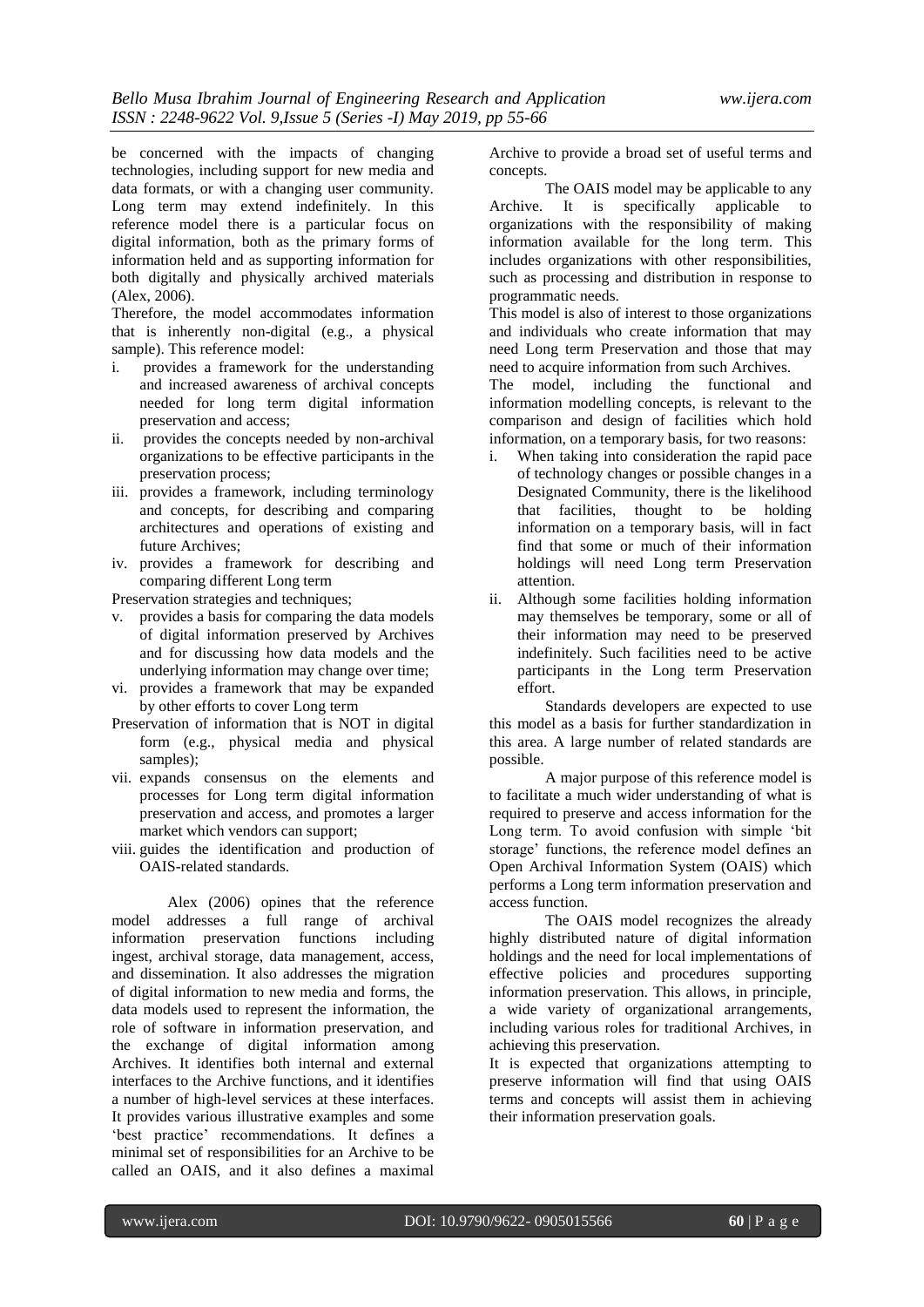#### **2.6 OAIS Environment**

The simple model shown in figure 2 depicts the environment surrounding an OAIS.



### **Figure 2.6.1: Environment Model of an OAIS Source: Consultative Committee for Space Data Systems (CCSDS) (2012)**

Outside the OAIS are Producers, Consumers, and Management, the CCSDS 2012 gave the following.

- i. Producer is the role played by those persons, or client systems, which provide the information to be preserved.
- ii. Management is the role played by those who set overall OAIS policy as one component in a broader policy domain, for example as part of a larger organization. In other words, Management control of the OAIS is only one of Management"s responsibilities. Management is not involved in day-to-day

Archive operations. The responsibility of managing the OAIS on a day-to-day basis is included within the OAIS in an administrative functional entity.

iii. Consumer is the role played by those persons, or client systems, that interact with OAIS services to find and acquire preserved information of interest. A special class of Consumers is the Designated Community. The Designated Community is the set of Consumers who should be able to understand the preserved information. A given individual or system may act in the role of both a Consumer and a Producer.

#### **OAIS High-level external interactions**

The following present a high-level view of the interaction between the entities identified in the OAIS environment. Figure 3 is a data flow diagram that represents the operational OAIS Archive external data flows. This diagram concentrates on the flow of information among Producers, Consumers and the OAIS and does not include flows that involve Management.



**Figure 2.6.2: OAIS Archive External Data Source: Consultative Committee for Space Data Systems (CCSDS) (2012)** 

## **2.7 Management interaction**

Management provides the OAIS with its charter and scope. The charter may be developed by the Archive, but it is important that Management formally endorse Archive activities. The scope determines the breadth of both the Producer and Consumer groups served by the Archive.

The committee gave some examples of typical interactions between the OAIS and Management which include:

i. Management is often the primary source of funding for an OAIS and may provide guidelines for resource utilization (personnel, equipment, facilities).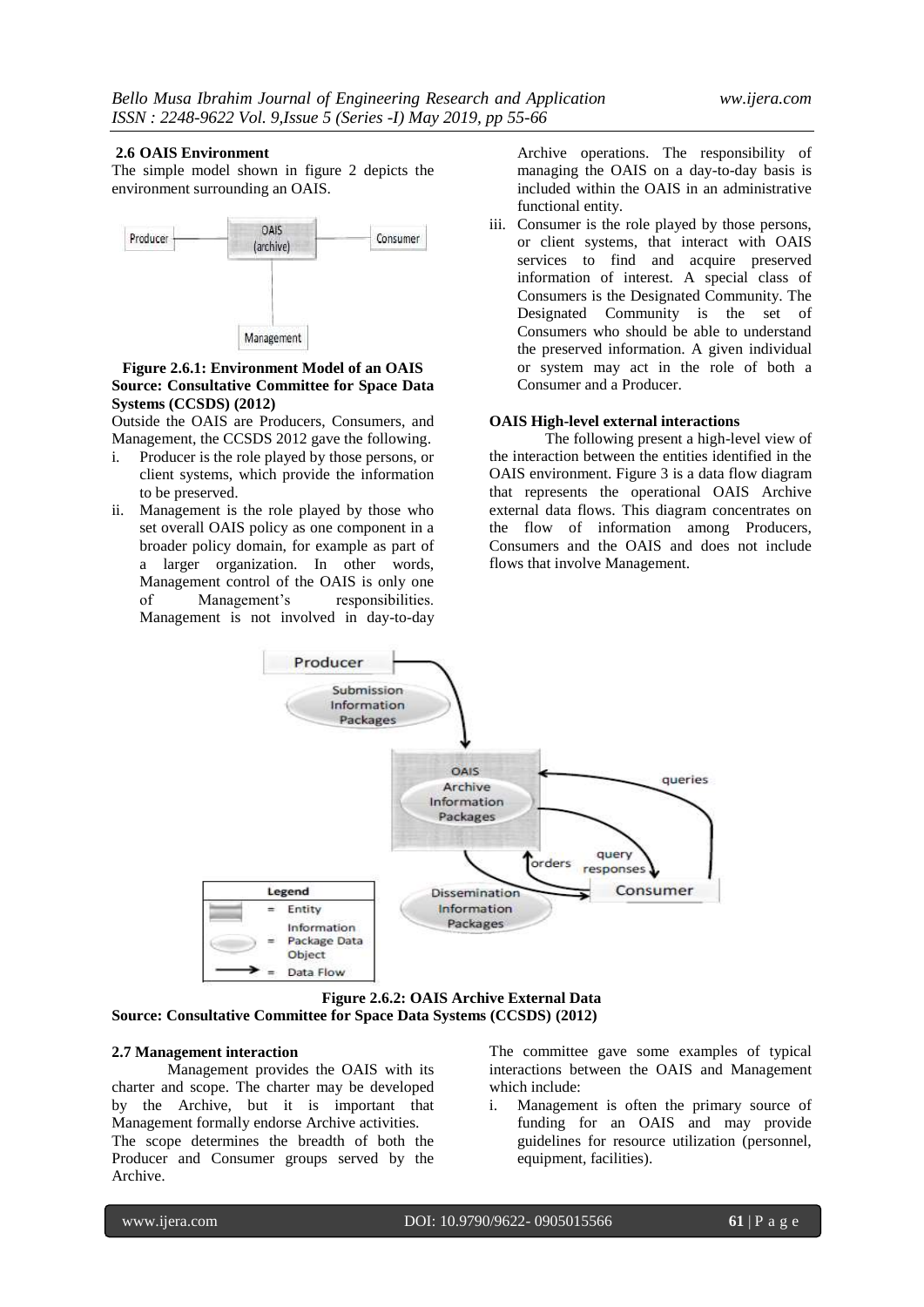- ii. Management will generally conduct some regular review process to evaluate the
- OAIS performance and progress toward Long term goals, and assess the risks to which the OAIS and its holdings are exposed.
- iii. Management determines, or at least endorses, pricing policies, as applicable, for OAIS services.
- iv. Management participates in conflict resolution involving Producers, Consumers and OAIS internal administration.

Effective Management should also provide support for the OAIS by establishing procedures that assure OAIS utilization within its sphere of influence. For example, management policies should require that all funded activities within its sphere of influence submit data products to the Archive and also adhere to Archive standards and procedures.

#### **III. METHODOLOGY**

The aim of the study is to design a framework for digital archiving documents of Ministries. Therefore, the objective of the design is to show a step by step explanation of how objects and other graphical representations of the design are related and will be developed. More so, to present the sequence of steps that describes the aspects to be designed.

#### **3.1 Modelling Approach**

Models are graphical or symbolic representation, concept or relationship that explains

and describes the system to be developed. For the purpose of this study, Unified Modelling Language was adopted (UML). UML is a general-purpose, developmental, modelling language in the field of software development. It consists of behavioural diagram. Behaviour diagrams emphasize what must happen in the system being modelled. In this study, the behavioural diagrams used are Use Case and Activity Diagram

#### **IV**. **EXPERIMENT AND RESULT 4.1 Process Model Design**

The framework depicts how entities interact at different levels of data structure. The essence of the model is to also explain logic which drives functions between integrated modules that makes up the system. The entities have shown a step by step explanation on activities within the ministry. These entities include; archival process, retrieval process and the context diagram.

Figure 4.1.1 presents the steps of the archiving process which ranges from authentication of files to the final implementation. This stage involves processes such as authenticating submitted file, scanning, uploading, saving by the system as well as retrieving the file when needed.

Figure 4.1.2 describes the retrieval process. This explains from the moment staff requests for information from the system, to the system authenticating and retrieving the requested file.



**Figure 4.1**: Process Model Showing Archival Process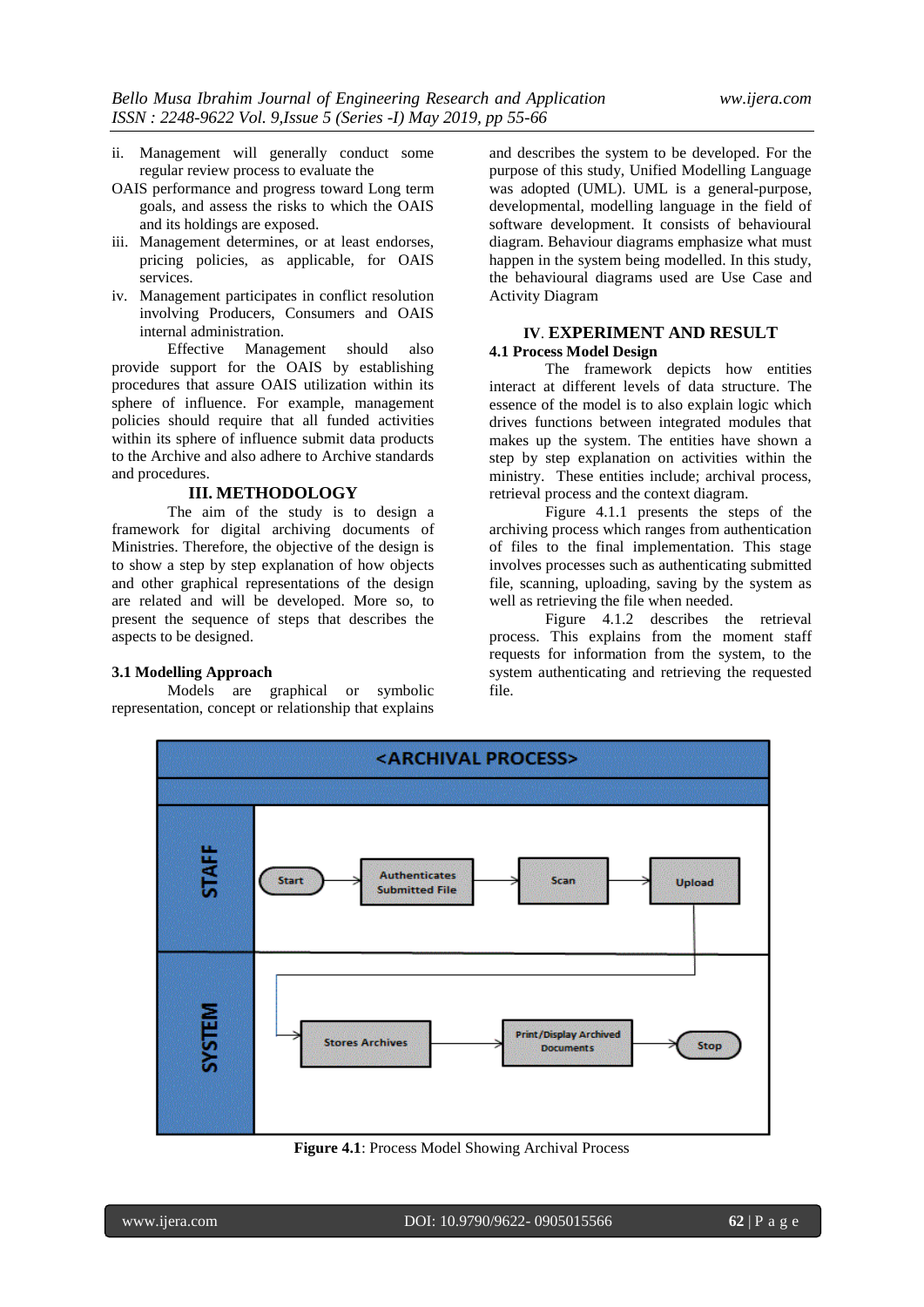

**Figure 4.1.2 :** Process Model Showing Retrieval Process

#### **4.2 Use Cases Design**

The use case diagrams like other diagrams presents sections and various activities users can undergo on the system. Use cases can be in high level or elaborated form. The high level gives a snap short of the whole activities while the elaborated form comprehensive and extensive description of the activities. With regards to this design, the high level form alone was used because of the nature of the design. The use case diagrams are shown in Figure 4.2.1 and 4.2.2.

In Figure 4.2.1, the staff and the system are considered as the actors. They trigger and end processes. They are usually positioned outside the boundary of the main system. The activities are presented within the boundary. The Use cases or

activities involved; authenticates submitted files, scan, upload, stores archives and retrieve/prints documents.

The staff will first authenticate the files to be archived from the ministry, he then scan the file in pdf format and upload the file using the application. The system will then take over from there, it's responsible for saving the uploaded file and retrieving same as the need arise.

In figure 4.2.2, the staff and the system are still the actors. Here, the staff sends a request, the system then confirms the request, retrieves the requested information and the finally prints/displays the requested file. The staff at this point gets the requested file.



**Figure 4.2.1.** Use case diagram showing Archival Process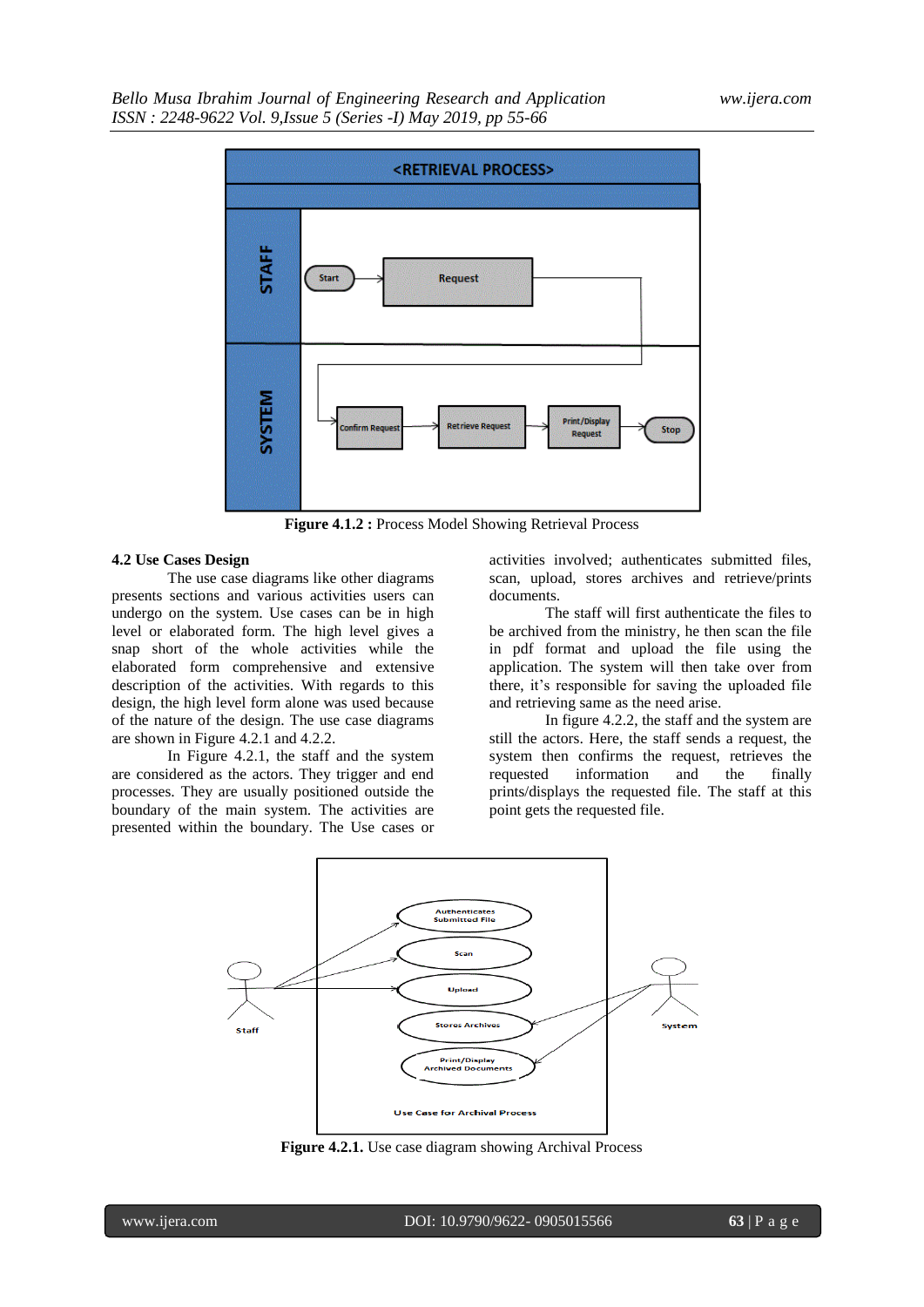

**Figure 4.2.2.** Use case diagram showing Retrieval Process

#### **4.3 Context Diagram**

Context diagrams show and present the system boundaries as well as external entities that interacts with the system. In the mother system, major information flows between entities. Figure 4.3.1 shows the context diagram. It summarizes all the processes and activities in the system



**Figure 4.3.1.** A Context Diagram Showing Archival/Retrieval Process

# **V. CONCLUSION**

**Conclusion** The design if fully implemented will offer alternative to the traditional method currently used by the Ministries. The design will improve the existing system and eliminate uncertainties that will

bring a halt to the smooth operation of the company. The framework"s flexibility makes it easier to work in other places where long term archival preservation is required. The framework will handle various activities that ranges from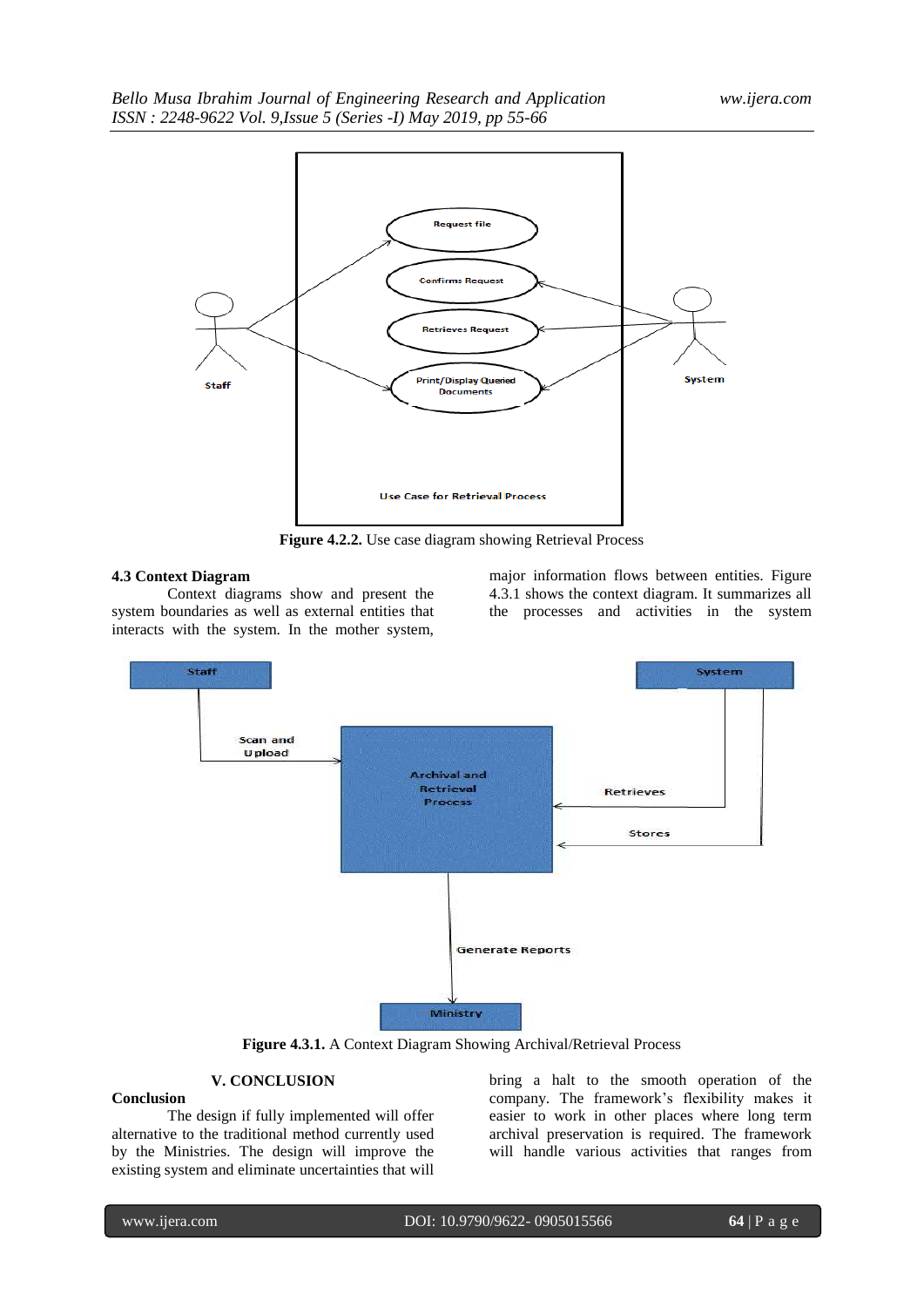scanning, naming, uploading and retrieval of archived documents.

#### **REFERENCE**

- [1]. Al-Zhrani, S. (2010) Management information systems role in decision-making during crises: case study. Journal of Computer Science, 6(11), 1247-1251.
- [2]. Brown, J. S. and Paul, D. (1996) The Social Life of Documents. First Monday:Peer Reviewed Journal on the Internet, 11(1)
- [3]. Buckland, M. K. (1997). What is a "document". Journal of the American Society for Information Science, 48(9), 804-809
- [4]. Carroll, B. and G. Hodge. (1999). "Digital Electronic Archiving: The State of the Art, the State of the Practice."Caroline Williams (2006) Managing Archives: Foundations, Principles and Practice(Oxford: Chandos PublishingCastro, J. & Mylopoulos, J. (2002). Information Systems Analysis and Design [Power PointSlide]. Retrieved from http://www.cs.toronto.edu/¬jm/3405/02/pdf2/feas ibility.pdf on 25<sup>th</sup> March, 2014
- [5]. CENDI. (2015). Home: Welcome to theCENDI Website. (CENDI ) Retrieved December 26, 2015, from www.cendi.govCunningham, A. (2008) Digital Curation/Digital Archiving: A View from the National Archives of Australia. The American Archivist,vol. 71, pp. 530-543.
- [6]. Davenport, T. H., and Short, J. E. (1990) The new industrial engineering: Information technology and business process redesign. MIT Sloan Management Review. Retrieved October 2, 2010
- [7]. El-Rufai, N. A. (2013) Land Reforms. In The Accidental Public Servant (pp. 239-262). Abuja, Nigeria: Safari Books Ltd.
- [8]. Garrett J. R. (1995). Task Force on Archving of Digital Information. D-Lib Magazine .
- [9]. Gatenby, P. (2006) Digital Archiving Developing Policy and Best Practices Guidelines. ICSTIHarris, R. and Olby, N. (2001) Earth Observation Data Archiving in the USA and Europe. Space Policy, 17, 35-48.
- [10]. Hassan, O. and Oyebisi, T. (2011) Digital Archiving Policy. Journal of Emerging Trends in Computing and Information Sciences
- [11]. Haynes, D., Streatfield, D., Jowett, T. and Blake, M. (1997)JISC/NPO Studies on the preservation of Electronic Materials: Responsibility for Digital Archiving and Long Term Access to Digital Data.
- [12]. Hearst, M. A. (1996) Research in Support of digital Libraries at Xerox PARC-Part I:The Changing Social Roles of Documents. D-Lib Magazine .
- [13]. Hewlett Packard. (2014)Business White Paper: Top 10 Reasons to Choose Cloud-based Archiving. Retrieved December 26, 2015, from http://ssl.www8.hp.com/uk
- [14]. Hewlett-Packard (2014)Technical White Paper: Top 5 Reasons to Choose HP Information Archiving: Proven, Market-leading Archiving Solutions. Retrieved December 26, 2015, from www.hp.com
- [15]. Hodge, G. M. (2000) Best Practices for Digital Archiving: An Information Life Cycle Approach. D-Lib Magazine, 6 (1).
- [16]. IBM Corporation. (2015)IBM Archives: History of IBM: Chronological History of IBM. Retrieved December 24, 2015, from http://www-03.ibm.com/ibm/history/history/decade\_1880.htm lIbrahim, K. El-Far and James A. Whittaker (2002) Encyclopedia of Software Engineering John Wiley and Sons, Inc
- [17]. Larman, C. (2004) Agile and Iterative Development: A Manager's Guide. Boston: Addison WesleyLavoie, B. and Dempsey, L. (2004, July/August). Thirteen Ways of Looking at Digital Preservation. D-Lib Magazine, 10 (7/8).
- [18]. Levy, D. M. (1994) Fixed or Fluid?: Document stability and New Media. European Conference ob Hypermedia technology , pp. 24-31.
- [19]. Kumar, P. K. (2006)Information System— Decision Making. IndianMBA. Retrieved Marshall, C. C. (2008) Rethinking Personal Digital Archiving, Part 1: Four Challenges from the Field. D-Lib Magazine, 14 (3/4).
- [20]. McKemmish S. (2013). Recordkeeping and Archiving in the Cloud.Is There a Silver Lining?
- [21]. Centre for Organisational and Social InformaticsMonash University, Australia sue.mckemmish@monash.edu
- [22]. Moore, S. (2015)What are the Duties of a Land Surveyor? Retrieved December 21, 2015, from www.ehow.com/facts\_5030258\_duties-landsurveyor.html
- [23]. National Archives of Australia. (2015). Records management: Benefits of Digital Information and Records. Retrieved November 10, 2015, from National Archives of Australia Web site: www.naa.gov.au/records-management/digitaltransition-policy/benefits-of-digitalinformation.aspx
- [24]. Olaniyi, O.M., Omotosho, A. and Oke, A.O (2013) Development of Electronic Medical Image Archiving System for Health Care in Nigeria: International Journal of Computer and Information Technology (ISSN: 2279-0764) Volume 02
- [25]. Oliver, G. and Knight, S. (2015) Storage is a Strategic Issue: Digital Preservation in the Cloud. D-Lib Magazine (3/4).
- [26]. Paul, O. (1934)International Organisation and Dissemination of Knowledge Selected Essays of Paul Otlet, edited and translated by W. Boyd Rayward, FID no. 684 (Amsterdam and New York: Elsevier)
- [27]. Pinheiro, E., Weber, W. D. and Barroso, L. A. (2007)Failure Trends in a Large Disk Drive Population. In: FAST '07: 5th USENIX Conference on File and Storage Technologies.113p.http:// static.usenix.org/ event/fast07/tech/full\_papers/pinheiro/pinheiro.pd f
- [28]. Rothenberg, J. (1995) Ensuring the Longevity of Digital Documents. Scientific American 272 (1), pp. 42-47.
- [29]. Russon, D. (1999). "Access to Information Now and in the Future." Paper presented at the World